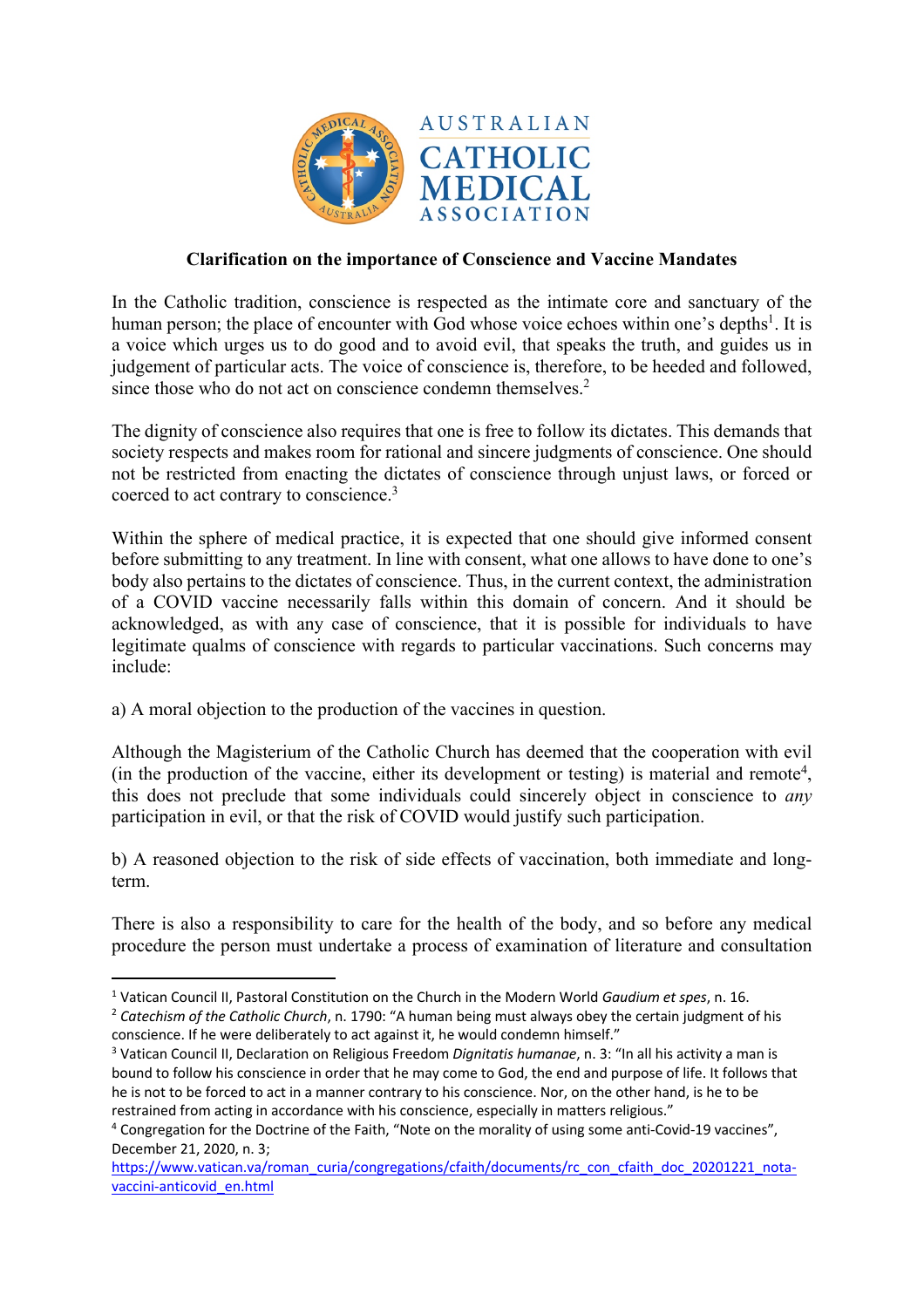with their doctor. With regard to vaccinations, the willingness to risk serious side effects should be balanced against the reasonable risk of disease. Individuals may conceivably object in conscience to vaccination, either essentially or circumstantially (e.g., at this time, or with this vaccine). Lack of proper information, lack or absence of thorough testing and research, and unknown future side effects, constitute reasonable sources of objection to accepting vaccination.

In the case of an infection, one is also obligated to consider how best to reduce or mitigate the risk of their transmitting the disease to others. This forms part of our duty to promote the common good. Yet as the Congregation for the Doctrine of the Faith makes clear, there is no essential contradiction between upholding the legitimacy of conscientious objection *and*  concern for the common good. In other words, there is no overriding moral obligation on the part of the common good to be vaccinated. As it states:

"[P]ractical reason makes evident that vaccination is not, as a rule, a moral obligation and that, therefore, it must be voluntary.5 In any case, from the ethical point of view*, the morality of vaccination depends not only on the duty to protect one's own health, but also on the duty to pursue the common good.* In the absence of other means to stop or even prevent the epidemic, the common good may recommend vaccination, especially to protect the weakest and most exposed. Those who, however, for reasons of conscience, refuse vaccines produced with cell lines from aborted foetuses, must do their utmost to avoid, by other prophylactic means and appropriate behaviour, becoming vehicles for the transmission of the infectious agent. In particular, they must avoid any risk to the health of those who cannot be vaccinated for medical or other reasons, and who are the most vulnerable."6

However, the Church does assert that freedom of conscience is a principle that must be respected and protected. The dignity of conscience and the legitimacy of conscientious objection must be upheld.

The Australian Catholic Bishops Conference echoed these sentiments, stating that "the Vatican's Congregation for the Doctrine of the Faith is clear that 'vaccination is not, as a rule, a moral obligation' and 'must be voluntary'. No one should be coerced to receive any vaccine."<sup>7</sup> Similar statements have been produced by the United States Conference of Catholic Bishops<sup>8</sup>, and the National Catholic Bioethics Centre<sup>9</sup>.

https://www.catholic.org.au/images/FAQs\_and\_Guidance\_on\_COVID-19\_Vaccination.pdf

<sup>&</sup>lt;sup>5</sup> As an official document of the magisterium, the determination that vaccination should be voluntary and subject to conscience, holds sway over the Pope's personal opinion, expressed in an interview on January 10, 2021 for Italy's TG5 news program, that "I believe that morally everyone must take the vaccine"; https://www.ncronline.org/news/vatican/pope-francis-suggests-people-have-moral-obligation-takecoronavirus-vaccine

<sup>&</sup>lt;sup>6</sup> Congregation for the Doctrine of the Faith, "Note on the morality of using some anti-Covid-19 vaccines", December 21, 2020, n. 5;

https://www.vatican.va/roman\_curia/congregations/cfaith/documents/rc\_con\_cfaith\_doc\_20201221\_notavaccini-anticovid\_en.html

<sup>7</sup> Australian Catholic Bishops' Conference, *FAQS and Guidance for the Catholic community in Australia regarding a COVID-19 vaccine*, April 2021;

<sup>8</sup> https://www.usccb.org/resources/Answers%20to%20Key%20Ethical%20Questions%20About%20COVID-19%20Vaccines.pdf

<sup>9</sup> https://static1.squarespace.com/static/5e3ada1a6a2e8d6a131d1dcd/t/60f85922ae6a2d324b74741e/162688 8482625/NCBC+Vaccine+Exemption+Resource+updated.pdf;